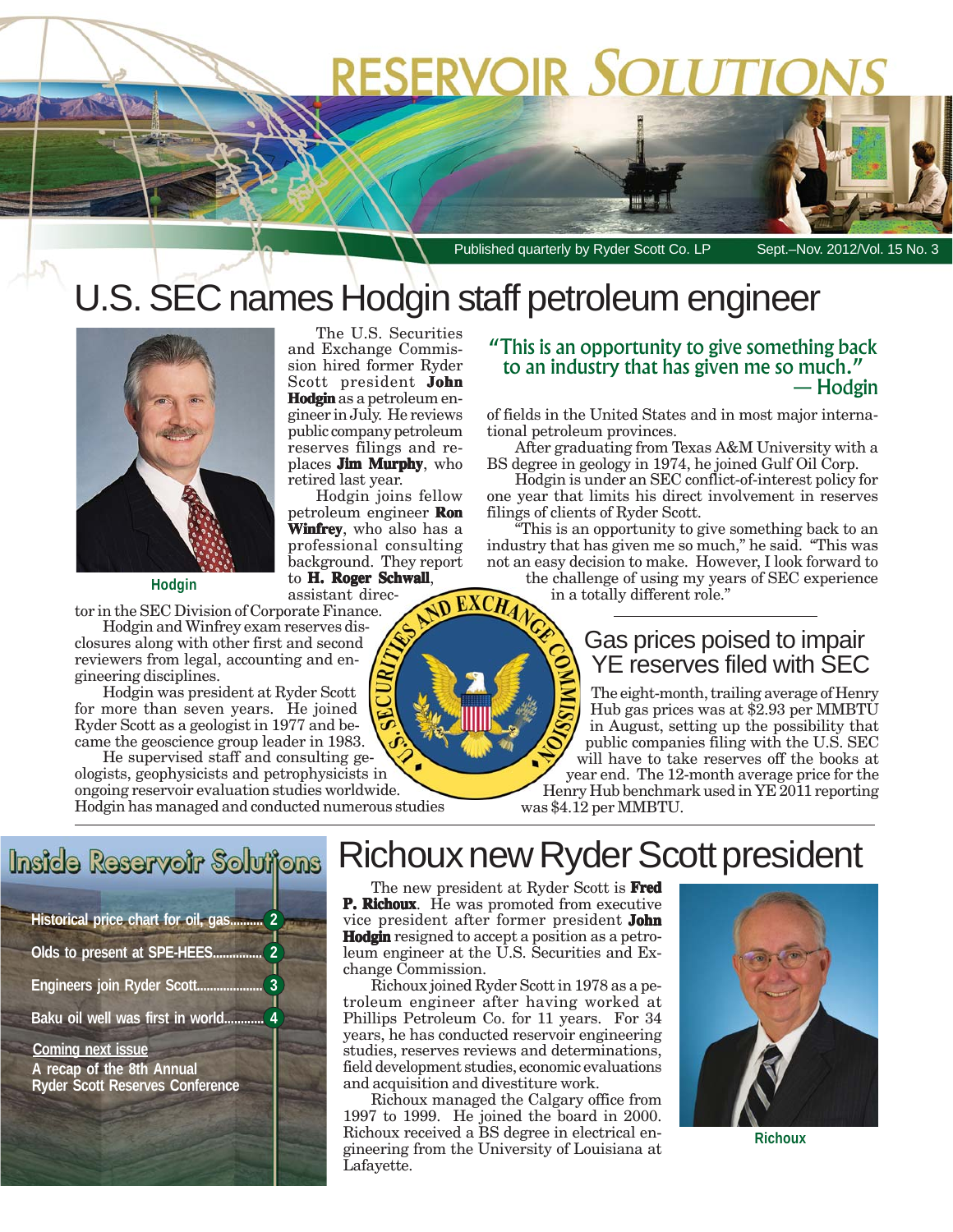

*Reservoir Solutions*

### Olds to present in Calgary on Sept. 25

**Dan Olds**, senior vice president, will present "Basic Petroleum Accounting for Petroleum Engineers" at the Society of Petroleum Engineers Hydrocarbon Economics and Evaluation Symposium in Calgary, Alberta on Tuesday, September 25 at 9 a.m.

The paper, SPE 162967, describes the general accounting process related to reserves and the DD&A (depreciation, depletion and amortization) process under full cost and successful efforts accounting methods and their effect on net income. "Reserves and production data used by accountants directly impacts the company's financial results," said Olds.

One accounting method doesn't necessarily present more favorable financial results than the other. "The DD&A process is heavily dependent on events of prior years, so it's difficult to make a qualified statement on which accounting method presents better financial results," he said. "The results change over time. Successful efforts may yield more positive results than full cost at a given point in time or the reverse could happen at another point in time."

*Please see Olds on Page 3* Under successful efforts, the cost pool concept is limited to a single property or group of properties related by a common geologic or stratigraphic feature. Exploratory dry holes are expensed (written off) in the accounting period in which they occur, so the only costs that are capitalized are those associated with projects that find oil and gas.



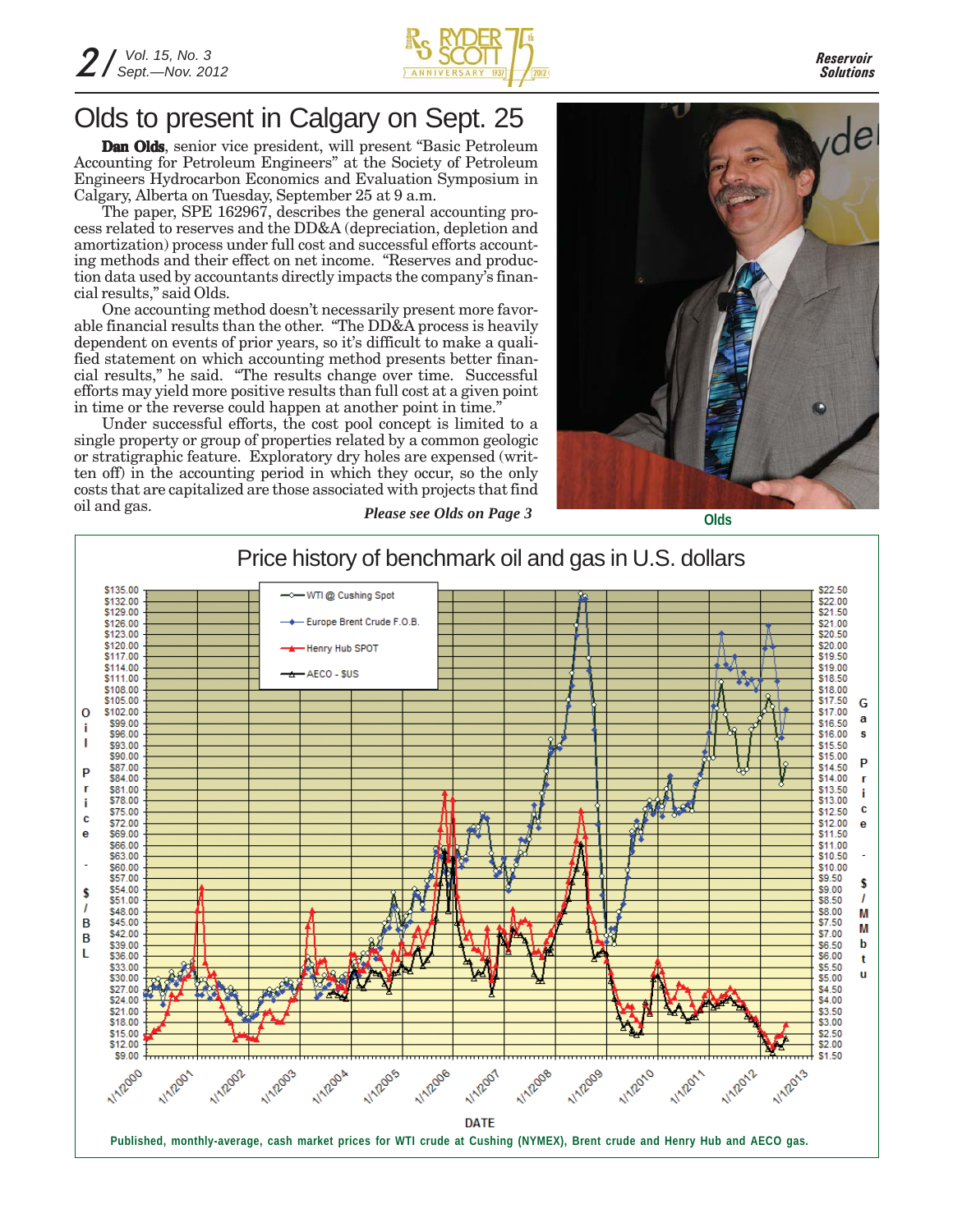

## Engineers join Ryder Scott in Houston and Calgary

Three engineers have joined Ryder Scott. Petroleum engineer **Marsha Wellmann** is based in the Houston office. She previously worked at WildHorse Resources LLC for two years as a senior reservoir engineer.

Wellmann forecasted production volumes and performed reserves/ economic analyses using U.S. SEC standards for reserves reporting and for borrowing-base redeterminations. She also identified workover and recompletion candidates and analyzed the economics of proposed new wells, recompletions and workovers. In addition, Wellmann evaluated potential acquisitions.



Before that, she worked at Osborn Heirs

**Wellmann**

Co. from 2004 to 2010 as a reservoir engineer, preparing year-end and quarterly reserves reports for management, bank lenders and the U.S. Energy Information Administration. Wellmann implemented a petroleum economics evaluation program for 375 properties. She appraised drilling, recompletion and workover projects and prepared production, capitaland operating-expense forecasts for annual budgets. Wellmann also evaluated potential acquisition packages.

She started her career with the Texas Railroad Commission in 2002 where she worked for two years approving injection-, disposal- and production-well permits. Wellmann also analyzed proposed workovers, completions and well construction.

She has a BS degree in petroleum engineering from the University of Texas at Austin.



**Charkovskyy**

**Vitaliy Charkovskyy**

joined Ryder Scott Canada as a reserves evaluator. He has evaluated heavy oil and conventional oil and gas reservoirs through classic reservoir engineering and simulation.

Charkovskyy most recently worked at the CO2-EOR business unit of the Saskatchewan Research Council Energy Division from 2010 to 2012. He performed reservoir simulations of fields in the Bakken formation.

Charkovskyy charac-

terized complex reservoir fluid systems using an equation-of-state package. He also performed core flood simulations for a miscible CO2 injection project. Charkovskyy also conducted simulations of waterflood, immiscible CO2 WAG, surfactant-polymer flood and polymer-enhanced-foam flood projects in heavy oil reservoirs.

He was a research assistant at the University of Regina from 2008 to 2010 where he performed reservoir simulations of CO2 geo-sequestration projects and to quantify CO2 migration from the storage.

Charkovskyy is registered as an Engineer-In-Training with the Association of Professional Engineers and Geoscientists of Alberta and at the Association of Professional Engineers and Geoscientists of Saskatchewan. He has BEng and MEng degrees in oil and gas recovery from Ivano-Frankivsk National Technical University of Oil and Gas and an MS degree in petroleum engineering from the University of Regina.

**He Zhang** joined the Houston office as a petroleum engineer. He specializes in reservoir and production simulation/integration, flow assurance, PVT characterization, fracture optimization and petroleum economics.

Before joining Ryder Scott, Zhang was an engineer at Schlumberger Houston Technology Center for two years. He analyzed

flow assurance, PVT characterization, artifi-

cial lift and network **Zhang**

model configurations. Zhang also evaluated sandstone and carbonate reservoirs on- and offshore. He assisted in the integration of drilling, production and reservoir characterization. Zhang used black-oil and compositional simulations to model near-critical fluid systems.

He has written numerous technical papers for the Society of Petroleum Engineers. Zhang has BS degrees in polymer chemistry and computer applications from the University of Science and Technology of China, an MS degree in computational chemistry from the University of New Orleans and a PhD degree in petroleum engineering from Texas A&M University.

#### *Olds—Cont. from Page 2*

"Investors feel that the financial benefits of a successful discovery or drawbacks to a failure are more readily reflected in the financial results of a successful efforts company," said Olds.

Under full cost, all exploration and development drilling costs, even dry holes, are capitalized in a fullcost pool so the impact of any single well, successful or not, is diluted and not likely to be material.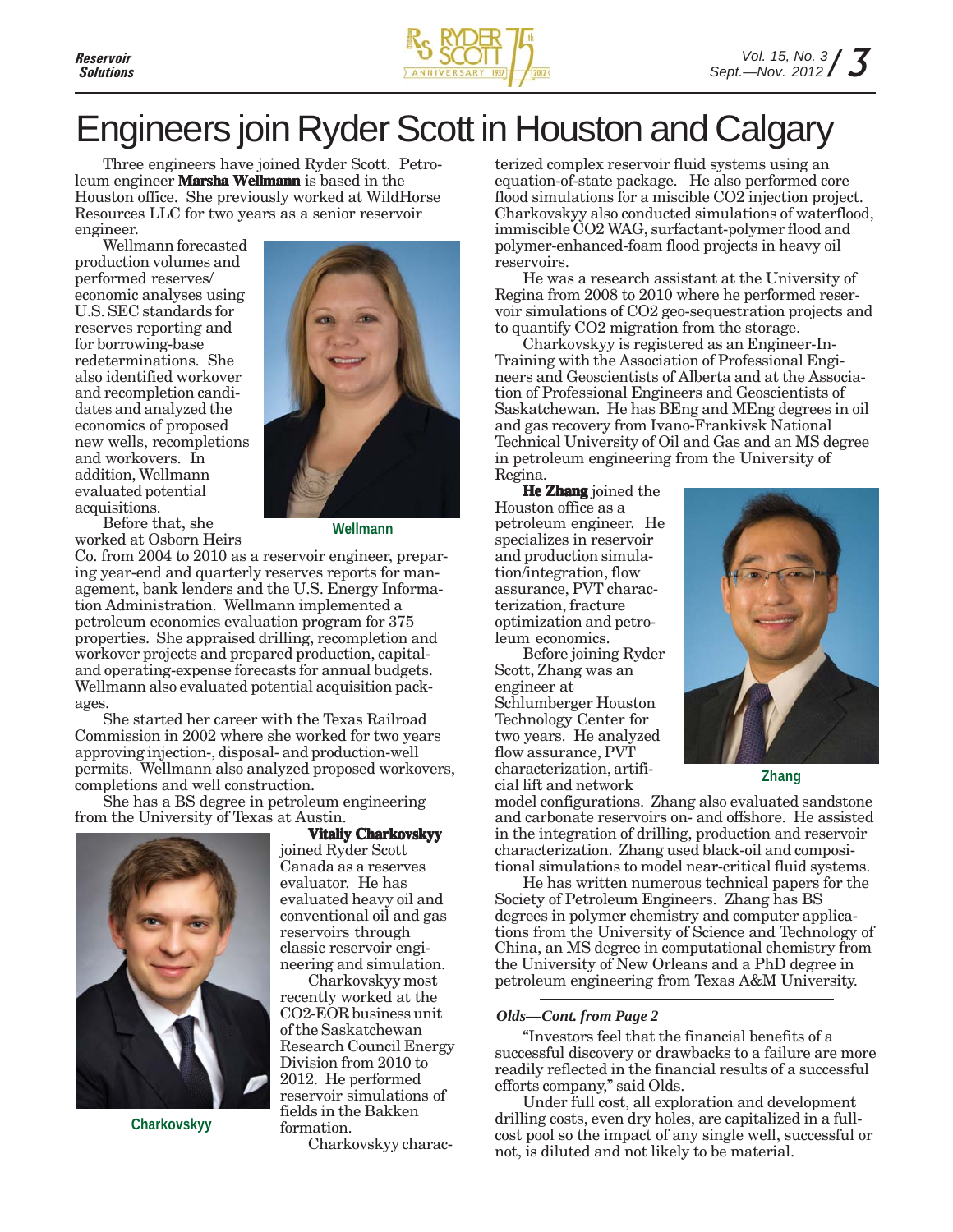

### 166-year-old oil well largely unknown to West until 2002

istorians in the West now understand the significance of Azerbaijan's early contributions to the Indow understand the Way move understand the significance of Azerbaijan's early contributions to the modern oil industry thanks to records there only translated and published into English a mere decade ago.

They indicate that more than 160 years ago, the Republic of Azerbaijan was the first country in the world to drill a successful well in search of oil. The United States was second by more than a decade.

Thanks to the work of researchers, translators and publishers over the past 10 years, Azerbaijan's historical first is no longer relegated to an obscure text or dusty archive.

"One of the problems in the United States was that we didn't know about the historical material in Baku," said **William R. Brice**, a professor emeritus at the University of Pittsburgh at Johnstown. "Without the language skills, few of us could have reviewed the materials, even if we knew of their existence. Now, that is no longer the case.'

Brice primarily credits **Mir-Yusif Mir-Babayev**, a professor at Azerbaijan Technical University in Baku, with gaining international recognition for the accomplishments of the Baku pioneers.



**Brice**



**The Bibi-Heybat oil field, rendered here around 1900, was the site of the first drilled oil well in 1846. Courtesy of Azerbaijan National Archives and Petroleum History Institute.**

#### First oil wells

The history of the modern oil industry usually begins with the drilling of the now iconic Drake well in Titusville, Pennsylvania, in 1859. It was a seminal event, a catalyst that sparked the first U.S. oil boom. The Pennsylvania oil rush, in turn, helped spawn an industrial juggernaut—the national and international oil and gas business.

While the U.S. well was an industry maker, the earlier well in Azerbaijan had little effect. The Russian oil business fizzled until reforms were made.

Whether the early drillers in the West and East knew of each other's efforts is not clear. What is clear is that by the turn of the century, Azerbaijan had not only caught up with the U.S. industry but surpassed it.

#### West and East perspectives

One popular website goes so far as to imply that the Drake well brought the world out of the Dark Ages, stating that "before … Drake sank his first well…, people around the world had gathered oil for centuries around seeps."

That's a Western perspective, however. Not everyone was skimming oil before 1859.

Five years earlier, **Ignacy Lukasiewicz**, a Pole, hand dug wells as deep as 165 ft to pump out the crude in commercial quantities from his industrial rock oil mine in Bóbrka, Poland.

The Drake well was not the first oil well in North America. In 1858, **James Miller Williams** dug a 65-ft water well, Williams No. 1, in Ontario, Canada, but discovered oil. He exploited it commercially to make kerosene.

Those wells, however, did not jumpstart an entire industry like the one drilled by Colonel **Edwin L. Edwin Drake**. They also were not pure petroleum wells like his, which was drilled, not dug, to strike and produce oil.

The Drake well was the first one (in the West) to be drilled specifically to find oil, said Brice in his comprehensive, new book, "Myth, Legend, Reality: Edwin Laurentine Drake and the Early Oil Industry." He added, "He (Drake) … proved that it was far easier and more productive to drill for it (oil)."

Not everyone needed proof though. It's safe to say that 13 years before the Drake well was spudded, Russian **Vasily N. Semyonov** already knew that drilling worked better than skimming.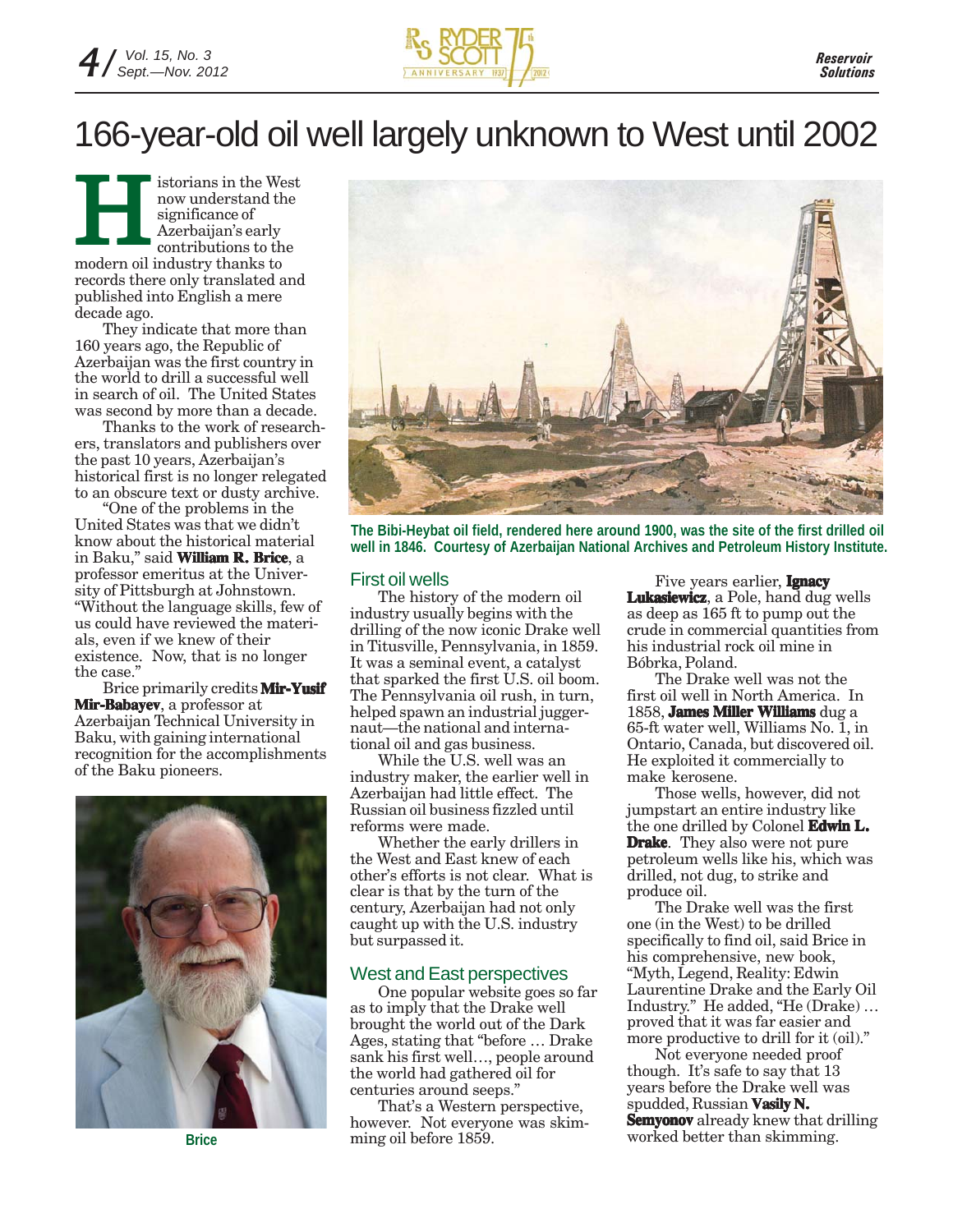

That's because in 1846, he initiated the mechanical drilling of the first oil well in the world with "positive results."

The drill site was on the Absheron Peninsula northeast of Baku in the village of Bibi-Heybat. Semyonov, an administrator in the Trans Caucasus oil trade council, used cable-tool percussion drilling from a 30-ft wooden tripod to chip through the rocky soil almost 70-ft deep. His engineer was **Alekseyev**, a major and director of the Mining Engineer Corps of the Baku oil fields.

Percussion drilling involves dropping heavy, cutting or hammering bits (or rods) suspended by rigging from wooden derricks to chisel the rock. "Lift the bit and pound the rock, then clean it out and do it all over again," said Brice.

Drake also used cable-tool percussion drilling. The use of those rigs in mining and salt-water wells was common then.

"Although rotary drilling was used in some waterwell drilling, especially in Europe at that time, those techniques were not applied to oil drilling until later," said Brice.

Drake powered his drilling with a steam engine fed by a wood-fired boiler while Semyonov used the "muscular force of eight men" to raise the heavy bit, said Mir-Babayev.

Drake's operation was advanced for the time. Most rigs then were manually operated using a primitive spring pole/fulcrum system originally developed by the Chinese 2,000 years ago.

Drake also used forged drilling tools fabricated by **William A. Smith**, a blacksmith. Known as "Uncle Billy,"



**Tools made by William Smith to drill the Drake well. Courtesy Drake Well Museum Archive-Pennsylvania Historical and Museum Commission.**



**Edwin Drake, on right, with Peter Wilson, an investor in his venture, in 1860 or 1861. The second engine house of the Drake well is in the background. Courtesy Drake Well Museum Archive-Pennsylvania Historical and Museum Commission.**

the salt-water driller was Drake's right-hand man.

They used piping for well casing to keep the nearsurface ground water out of the hole, albeit they were not the first to do that. The well produced about 20 BOPD, double the output of the Bibi-Heybat well.

Claims that the Drake well was the first drilled oil well are refuted by Mir-Babayev. "As is what usually happens, many historians 'with sound thinking' also wrote about the pioneering Pennsylvania well drilling without having checked the facts," he wrote. "Documents stored in …our republic deny the version of U.S. domination in well drilling."

Records of the drilling of the 1846 Bibi-Heybat well are at the Azerbaijan National Archives. The "acts" were published in 1904 in Tiflis and collected by the Caucasian Archeographic Commission.

The archived material went unnoticed for 65 years until Azerbaijani historian **Sardar Balayev** found it and published "Oil of the Country of Eternal Fire," a book that includes the account.

Mir-Babayev published the first English-language account in 2002. The information now has wide distribution on the Internet. *Please see Next Page*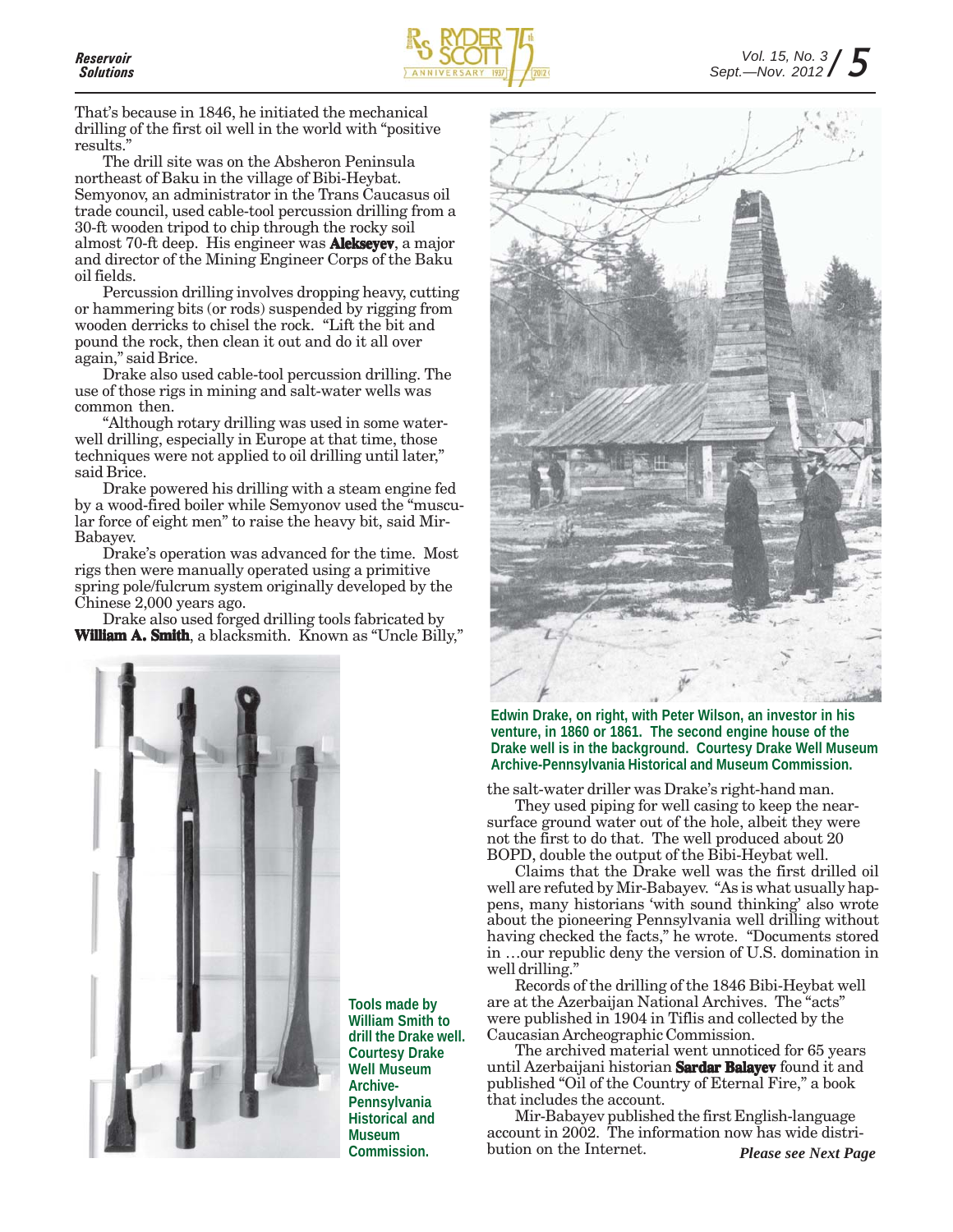

#### Baku: Black gold capital

The Bibi-Heybat well did not trigger an oil rush, in part, because Russia lacked a free-enterprise system the same system under which the two-fisted entrepreneurs who drove the U.S. oil boom flourished. Mir-Babayev wrote that "as Russia conquered northern Azerbaijan in 1813 and 1828, oil wells became the property of the State Treasury. … (They) were put under a lease-out procedure by the government or were administrated directly by the Treasury."

The lease arrangement guaranteed manpower, oil dredging and transportation as well as exploration rights in Baku, but the lease holder had to pay the government "large sums" of money in return. By 1870, almost two-and-a-half decades after the Bibi-Heybat well was drilled, Russia's production rates lagged behind the U.S. because of the lease-out system.

But change was imminent. In 1871, oilman **Ivan M. Ivan M. Mirzoyev** drilled a 150-ft "gusher" that flowed 240 BOPD in the Balakhani oil field.

A year later, a law ended leaseouts and granted rights for private enterprises to rent oil-rich lands. Oil companies and trading societies immediately began to flourish. The activities of the



**Mir-Babayev**

Nobel brothers of Sweden unleashed a Baku oil boom in 1873 and Balakhani became the largest field in the world. The oil industry in Absheron was further bolstered in 1877 when Russia abolished excise tax on production of kerosene from crude.

The Rothschild banking family in France established a trade society in 1883 and began extracting Baku oil. "Baku's rich oil barons sought out the best



**The Nobel brothers oil wells in Balakhani close to Baku. The tightly spaced derricks were fire hazards and the noise levels were described as "horrendous." Photo courtesy of Asbrink Collection and Petroleum History Institute.**

advice that the scientific world had to offer, seeking recommendations from important figures like German chemist **Carl Engler** and Russian chemist **Dmitry Mendeleyev**," wrote Mir-Babayev. "As a result, innovative new techniques such as rotary drilling and gas lift were tested for the first time in Azerbaijan."

By the beginning of the 20th century, almost half of the oil reserves in the world had been produced in Baku. At that time, Azerbaijan produced 11.5 million tons of oil a year while the U.S. lifted 9.1 million tons. The Nobels and Rothchilds became billionaires. The Rockefellers made a fortune in the Baku fields after the turn of the century.

Whether the Bibi-Heybat well would have spurred an immediate oil rush under a different fiscal regime is speculation. Mir-Babayev concedes that "it is indeed the success of the oil business in the United States that prompted attention (in Europe) and later in the Absheron oil fields."

#### Earliest firsts? Look to the East

The earliest history of petroleum starts in the Absheron Peninsula of Azerbaijan, the "country of eternal fires," where natural gas seeps have been observed since ancient times. As early as 700 B.C., Absheron inhabitants were not only extracting oil for

**Temple of the Zoroastrian fire worshippers at Surkhani near Baku.**

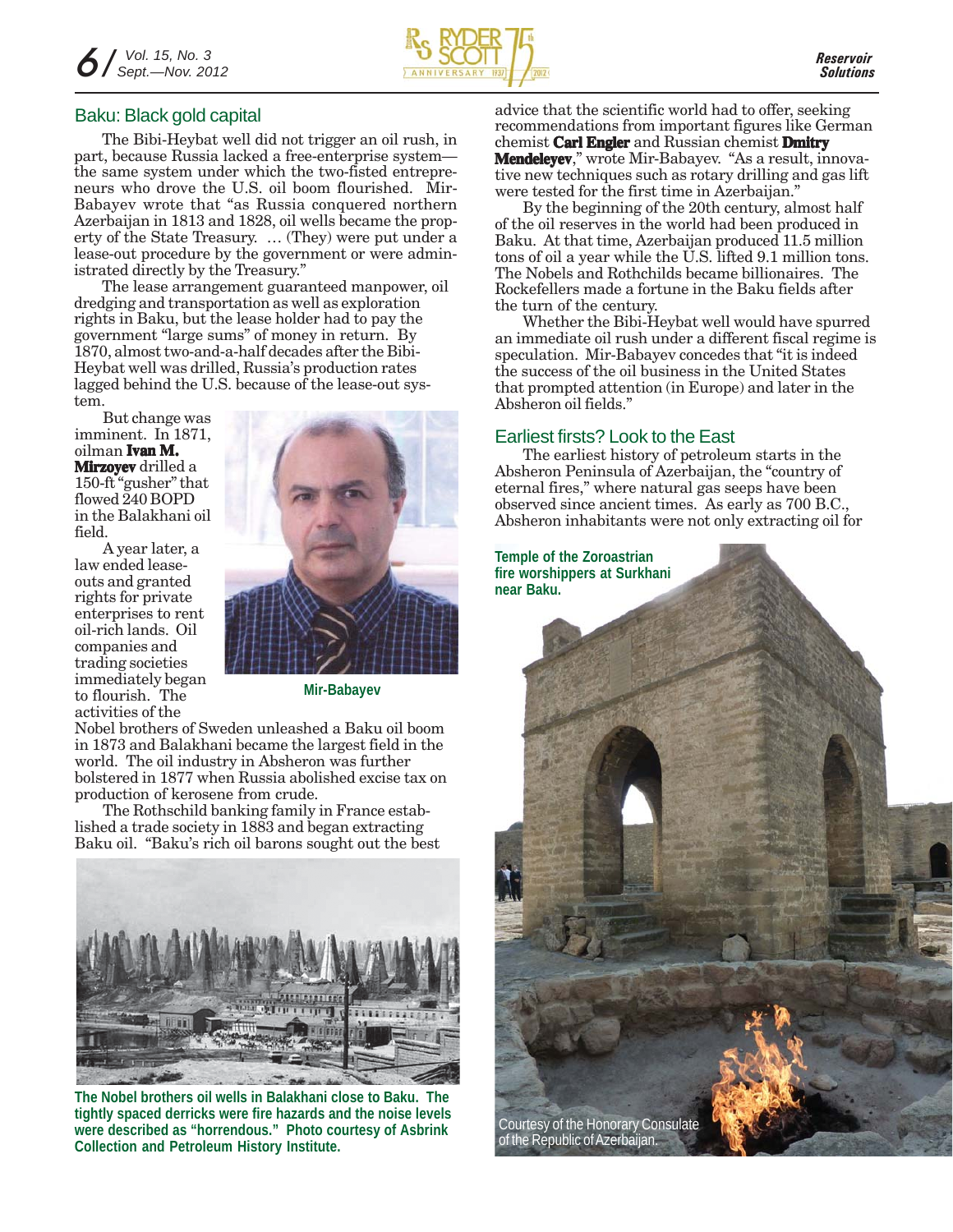

medicinal purposes and to heat and light homes with fuel oil, they were exporting it to Iran, Iraq and India.

In the  $6<sup>th</sup>$  century B.C., the army of the Achaemenid Empire (present Iran) invaded castles and cities using weapons of fire made from Absheron oil. More than 2,500 years ago, the Parsee fire worshipers constructed a temple over natural gas vents and channeled and flared the leaking gas to create "eternal flames."

"People in the Middle East and the Caucasus region were not alone in their use of petroleum and natural gas, for in portions of Asia, there has also been a long association with oil," said Brice.

The drilling industry may have started in China. In 500 B.C., the Chinese drilled wells hundreds of feet deep to search for brine, reported **Confucius**.

Further evidence shows that in 347 B.C., the Chinese used bits attached to bamboo poles to drill oil wells up to 800-ft deep. No doubt the Chinese encountered oil and gas in those early deep wells which reached 2,000-ft deep around 150 B.C. China used natural gas more than 2,000 years ago.

Which people in the world were the very first pioneers to exploit oil and gas? The answer depends on what level of technical sophistication is considered as a "jumping off" point.

Mir-Babayev's chronology begins with the Absheron activity and is certainly supportable.

#### Modern firsts

Baku originated several firsts in the upstream oil industry, including the previously cited advancements in rotary drilling and gas-lift applications. The first offshore wells in the world were dug in the Baku area. In 1803, **Haji Kasymbek Mansurbekov** of Baku started oil extraction in Bibi-Heybat bay from two wells that were 60 and 100 ft from shore.

Brice writes that by 1819, the year of Drake's birth, Baku cumulative oil production had reached 4,000 tons.

In 1847, the first oil well to be completed was at Bibi-Heybat by the Caspian Sea. A "Manual for the Drilling of Oil Wells" was published in 1910 "for the first time in the world's oil practice," said Mir-



**The first-ever oil-carrying steam ship, Zoraster, commissioned by Ludwig Nobel and built in 1877. Photo courtesy of the Azerbaijan National Archives and Petroleum History Institute.**

Babayev. Turbo drilling was developed and used to bore an oil well almost 2,000-ft deep in Surakhani in the 1920s. Baku engineers constructed the first floating platform and drilled from the submersible in 1934.

Baku also achieved firsts in the downstream industry. Canadian geologist **Abraham Gesner** is usually credited as the inventor of kerosene. He first distilled it in 1846. However, in 1834, **Nikolay Voskoboynikov**, director of the Baku oil fields, invented a special distilling machine that produced kerosene from black and white oil. (He originated the idea to drill, not dig, the 1846 Bibi-Heybat well.)

Refining's earliest roots can be traced to the Caucasus region where **Johann Lerche** distilled a "bright yellow illuminating oil" from crude in 1735 to make it combustible. Russian peasant **Doubinin** built and operated the first commercial refinery in 1823 in Caucasus.

A much larger refinery—the first oil-distilling factory on the Absheron Peninsula—was put into operation in 1840 in Balakhani. By all counts, distillation and refining activity in Baku was successful before efforts in the West had come to fruition.

Later, development of the oil refinery cracking process, a major breakthrough, occurred in 1885 when engineer **G.V. Alekseyev** built a distillation machine in Baku. He extracted kerosene by cracking petroleum asphalt.

#### Lightening in a bottle

In August, the Drake Well Museum in Titusville celebrated a grand opening of a new 10,000-sq-ft petroleum exhibit, "There's a drop of oil and gas in your life every day!"

To educate the public, the century-old museum features a replica of Drake's 1859 engine house on the original site. Oil is circulated in a closed loop from the famous well into a "never filling" barrel. Visitors can follow the squeaking rod lines to learn how pioneer oil workers used one engine to pump many wells.



**Drake well engine house at museum.**

*Please see Next Page*